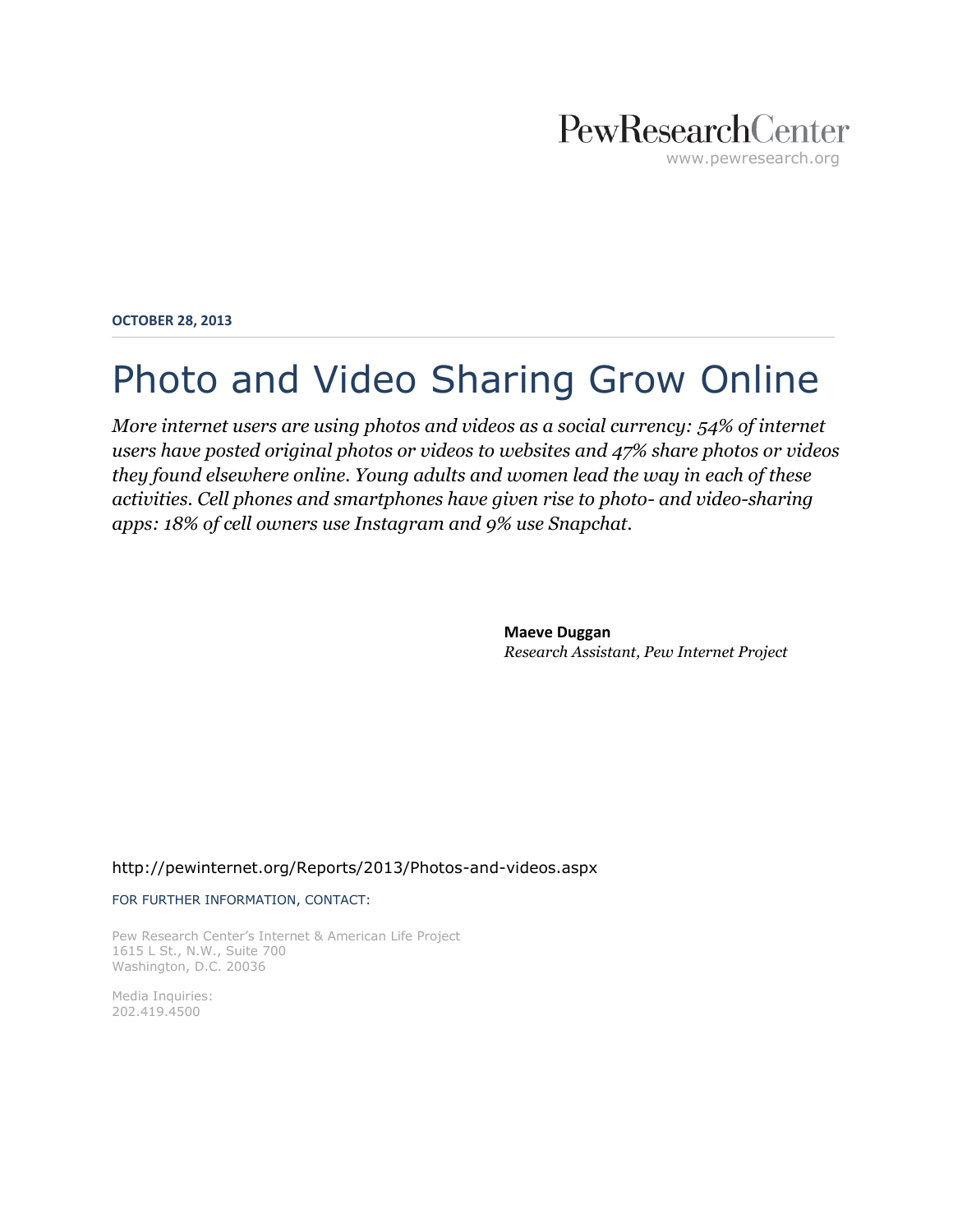# Main Findings

### Creators and Curators

Photos and videos have become an integral part of the online social experience. In a new survey conducted by Pew Research Center's Internet Project, more than half of internet users post or share photos or videos online. Our latest data shows:

- 54% of adult internet users post original photos or videos online that they themselves have created. We call them *creators* and their number has grown from 46% of internet users last year.
- 47% of adult internet users take photos or videos that they have found online and repost them on sites designed for sharing images with many people. We call them *curators* and their number has grown from 41% of internet users last year.

The creator group is made up of those who have posted *photos* they have taken themselves (52% of internet users do so) and those who have posted *videos* they have taken themselves (26% of internet users). If a person did either of these activities (or both), we consider them an online image *creator.*

The curator group is made up of those who have taken *photos* they found online and posted them on a sited used for sharing images with others (42% of internet users have done so) and those who have taken *videos* they found online and posted them to a video-sharing site (36% of internet users have done so). If a person did either of these activities (or both), we consider them an online image *curator*.

Taken together, 62% of internet users have done at least one of these creating or curating activities. This is a significant increase from the 56% who did so in 2012. Some 40% of internet users are *both* creators *and* curators.

### Instagram and Snapchat

The near-ubiquity of cell phone ownership and the rapid rise of smartphones has created a platform for mobile photo- and video-sharing. This survey found that 92% of Americans own a cell phone, and 58% own a smartphone. Mobile apps like Instagram and Snapchat have capitalized on user bases equipped and eager to capture and share visual moments. This is our first read on Snapchat and the first time we have asked cell phone owners about Instagram. We found:

- 9% of cell phone owners use Snapchat, the photo- and video-sharing app that automatically deletes images after they have been viewed.
- 18% of cell phone owners use Instagram, a photo- and video-sharing social media app with signature filters, recently acquired by Facebook.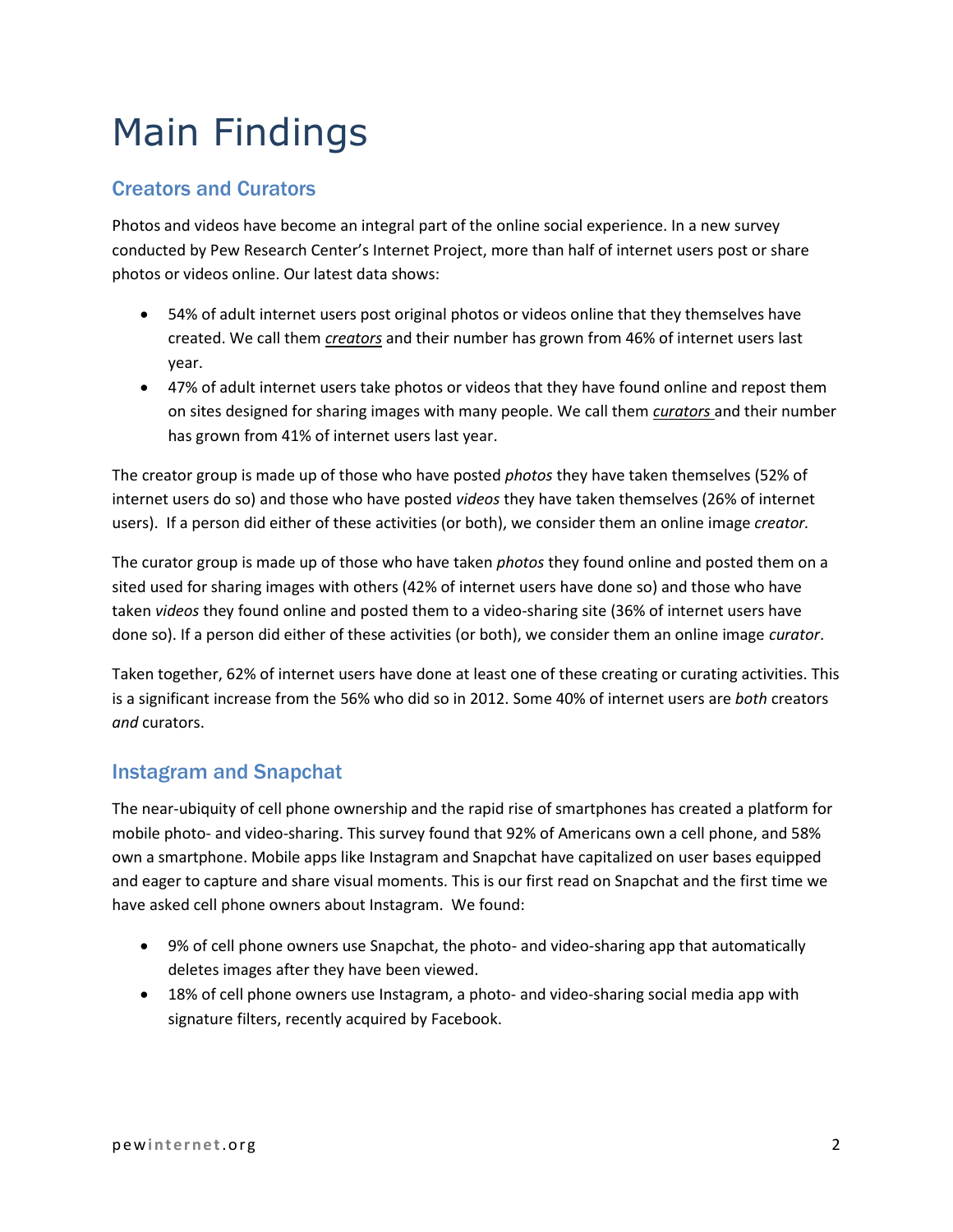## About this survey

A nationally representative survey of 1,000 adults ages 18+ was taken October 3-6, 2013. It was conducted in English on landline and cell phones. The sample contained 852 internet users and 941 cell phone owners. The margin of error for the full sample is +/- 3.7 percentage points. The margin of error for internet users is +/- 4.0 percentage points. The margin of error for cell phone owners is +/- 3.8 percentage points.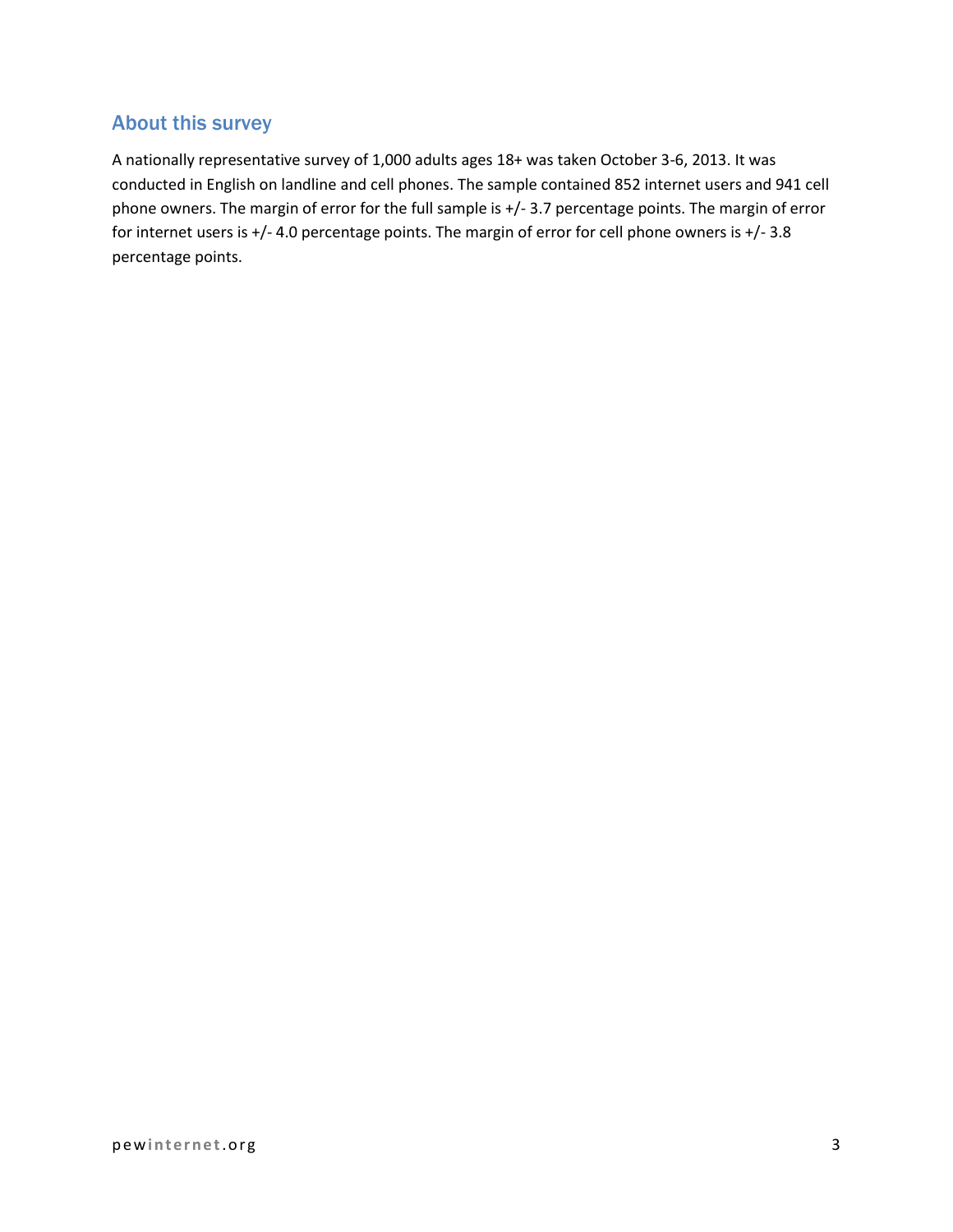# Additional Analysis

### **Creators**

Posting original photos and videos online has increased significantly in the past year. Half of internet users post original photos online, while a quarter post videos they have taken themselves. Taken together, 54% of internet users are online image "creators."

Online Creators: Posting original photos and videos, 2012-2013



**Source:** Pew Research October Omnibus Survey, October 3-6, 2013. n=852 internet users ages 18+. Interviews were conducted in English on landline and cell phones. The margin of error for results based on internet users is +/- 4.0 percentage points.

Among internet users, young adults ages 18-29 are particularly likely to post pictures they take online and women are more likely to do so than men. More than half of women do so, along with more than three-quarters of young adults.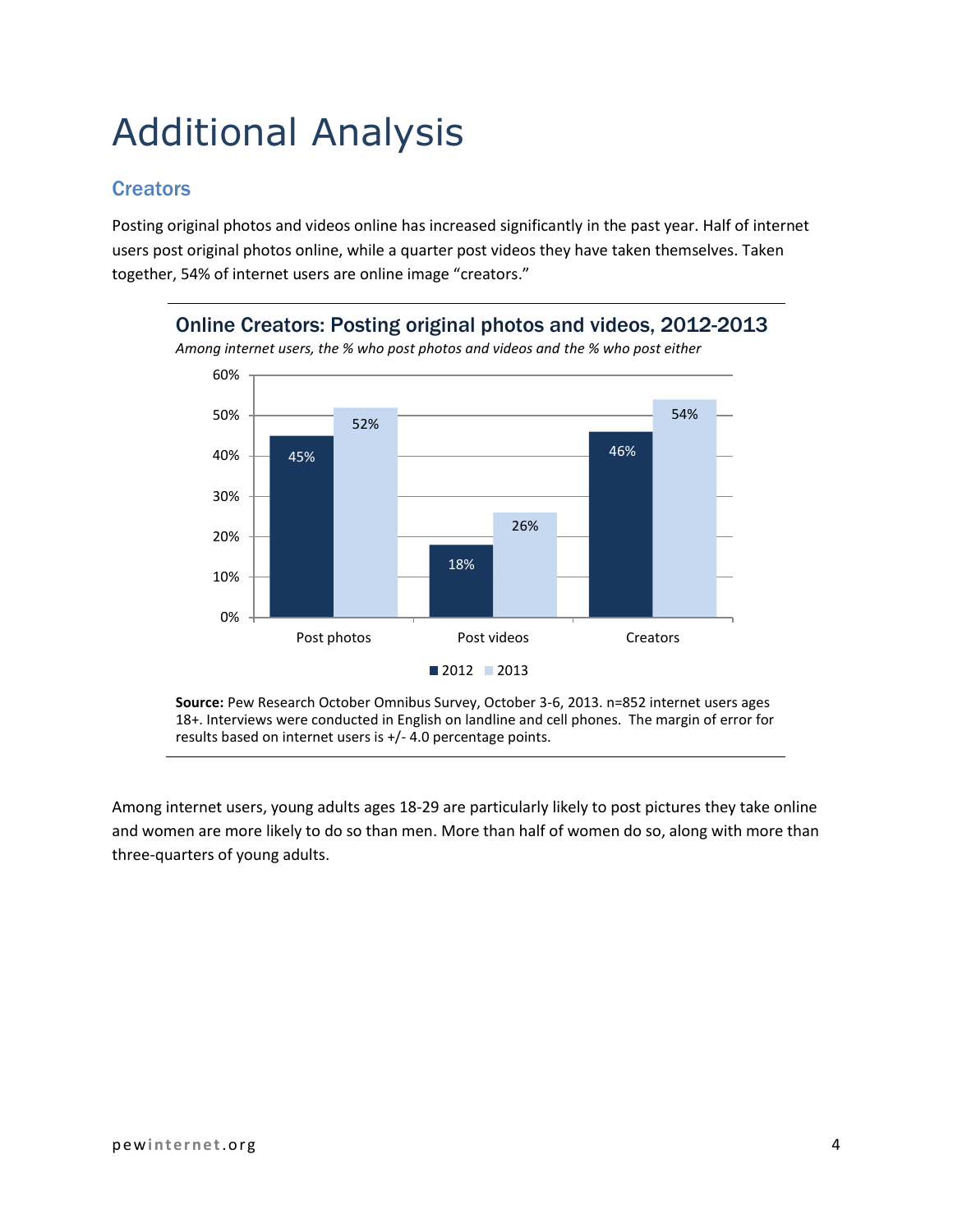### Do you ever post PHOTOS that you, yourself, have taken to any kind of website?

*Among all internet users, the % who share photos they have taken themselves*

|                                                                       | All internet users (n=852)           | 52%                  |
|-----------------------------------------------------------------------|--------------------------------------|----------------------|
| a                                                                     | <b>Men</b> ( $n=414$ )               | 48                   |
| b                                                                     | Women $(n=438)$                      | $56^{\circ}$         |
| Age                                                                   |                                      |                      |
| a                                                                     | $18-29$ (n=131)                      | $79$ <sub>bcd</sub>  |
| b                                                                     | 30-49 ( $n=222$ )                    | $56^{\overline{cd}}$ |
| C                                                                     | 50-64 $(n=265)$                      | 37 <sup>d</sup>      |
| d                                                                     | $65+ (n=208)$                        | 19                   |
| <b>Education attainment</b>                                           |                                      |                      |
| a                                                                     | High school grad or less $(n=192)$   | 49                   |
| b                                                                     | Some College (n=264)                 | 54                   |
| C                                                                     | <b>College +</b> $(n=391)$           | 53                   |
| <b>Household income</b>                                               |                                      |                      |
| a                                                                     | <b>Less than \$30,000/yr</b> (n=175) | 55                   |
| b                                                                     | $$30,000-\$49,999$ (n=148)           | 48                   |
| C                                                                     | \$50,000-\$74,999 (n=138)            | 53                   |
| d                                                                     | $$75,000 + (n=297)$                  | 54                   |
| Source: Pew Research October Omnibus Survey, October 3-6, 2013. n=852 |                                      |                      |

**Source:** Pew Research October Omnibus Survey, October 3-6, 2013. n=852 internet users ages 18+. Interviews were conducted in English on landline and cell phones. The margin of error for results based on internet users is +/- 4.0 percentage points. **Note:** Percentages marked with a superscript letter (e.g., <sup>a</sup>) indicate a

statistically significant difference between that row and the row designated by that superscript letter, among categories of each demographic characteristic (e.g. age).

Some 26% of internet users post videos they take online, about half the proportion who post their own pictures. Again, young adults are particularly likely to post videos.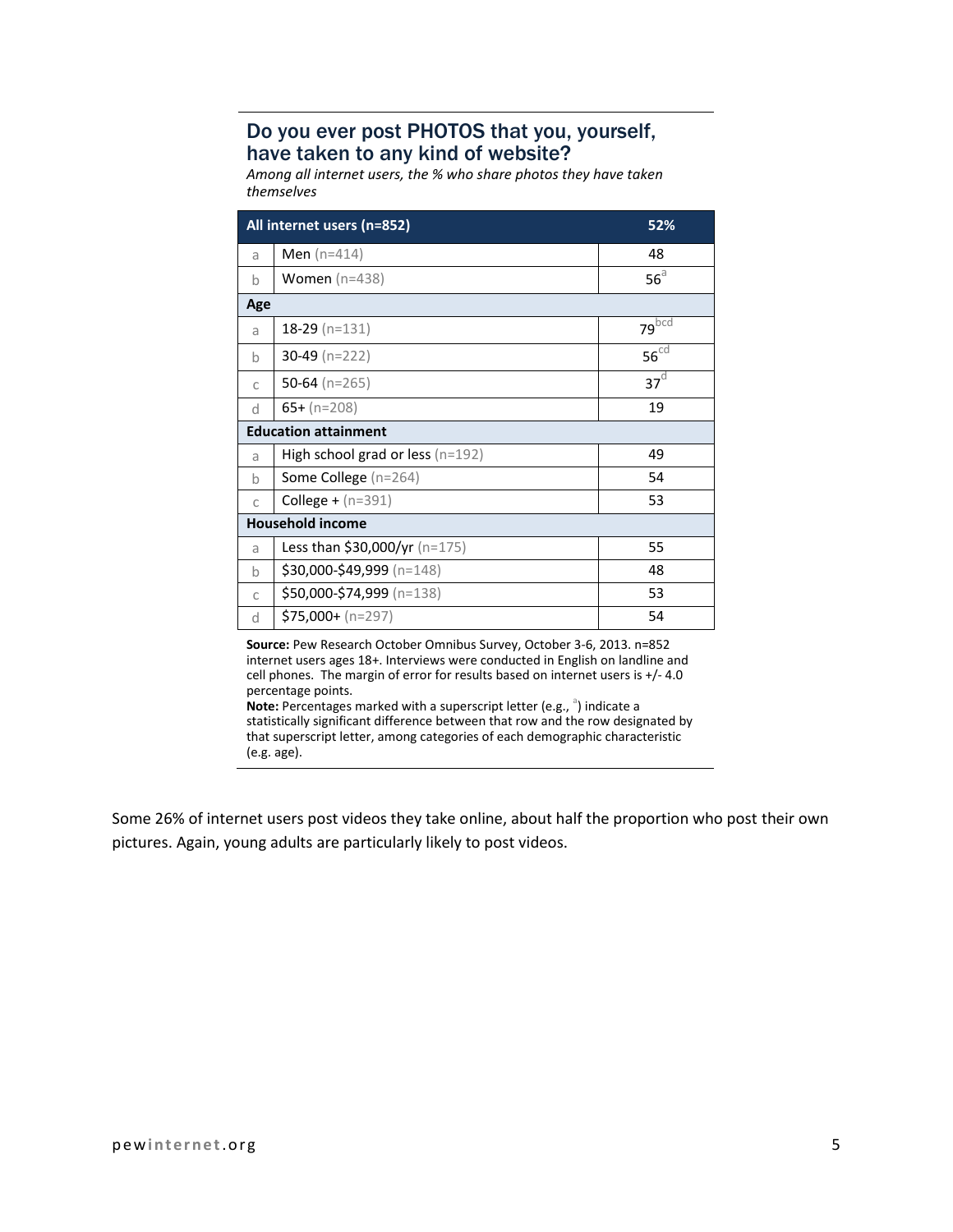#### Do you ever post VIDEOS that you, yourself, have taken to any kind of website?

*Among all internet users, the % who share videos they have taken themselves*

| All internet users (n=852)  |                                    | 26%              |
|-----------------------------|------------------------------------|------------------|
| a                           | <b>Men</b> ( $n=414$ )             | 24               |
| h                           | Women $(n=438)$                    | 29               |
| Age                         |                                    |                  |
| a                           | $18-29$ (n=131)                    | $48^{bcd}$       |
| h                           | $30-49$ (n=222)                    | 29 <sup>cd</sup> |
| C                           | 50-64 ( $n=265$ )                  | 11               |
| <sub>d</sub>                | $65+ (n=208)$                      | 6                |
| <b>Education attainment</b> |                                    |                  |
| a                           | High school grad or less $(n=192)$ | 28               |
| $\mathsf{h}$                | <b>Some College</b> ( $n=264$ )    | 22               |
| $\mathbb{C}$                | <b>College +</b> $(n=391)$         | 30 <sup>b</sup>  |
| <b>Household income</b>     |                                    |                  |
| a                           | Less than \$30,000/yr (n=175)      | 28               |
| h                           | \$30,000-\$49,999 (n=148)          | 20               |
| C                           | \$50,000-\$74,999 (n=138)          | $32^{b}$         |
| <sub>d</sub>                | $$75,000+ (n=297)$                 | 26               |

**Source:** Pew Research October Omnibus Survey, October 3-6, 2013. n=852 internet users ages 18+. Interviews were conducted in English on landline and cell phones. The margin of error for results based on internet users is +/- 4.0 percentage points.

**Note:** Percentages marked with a superscript letter (e.g., <sup>a</sup>) indicate a statistically significant difference between that row and the row designated by that superscript letter, among categories of each demographic characteristic (e.g. age).

Fully 54% of internet users post photos or videos online that they have taken themselves. Those under 30 are particularly likely to be creators and women are more likely to be creators than men.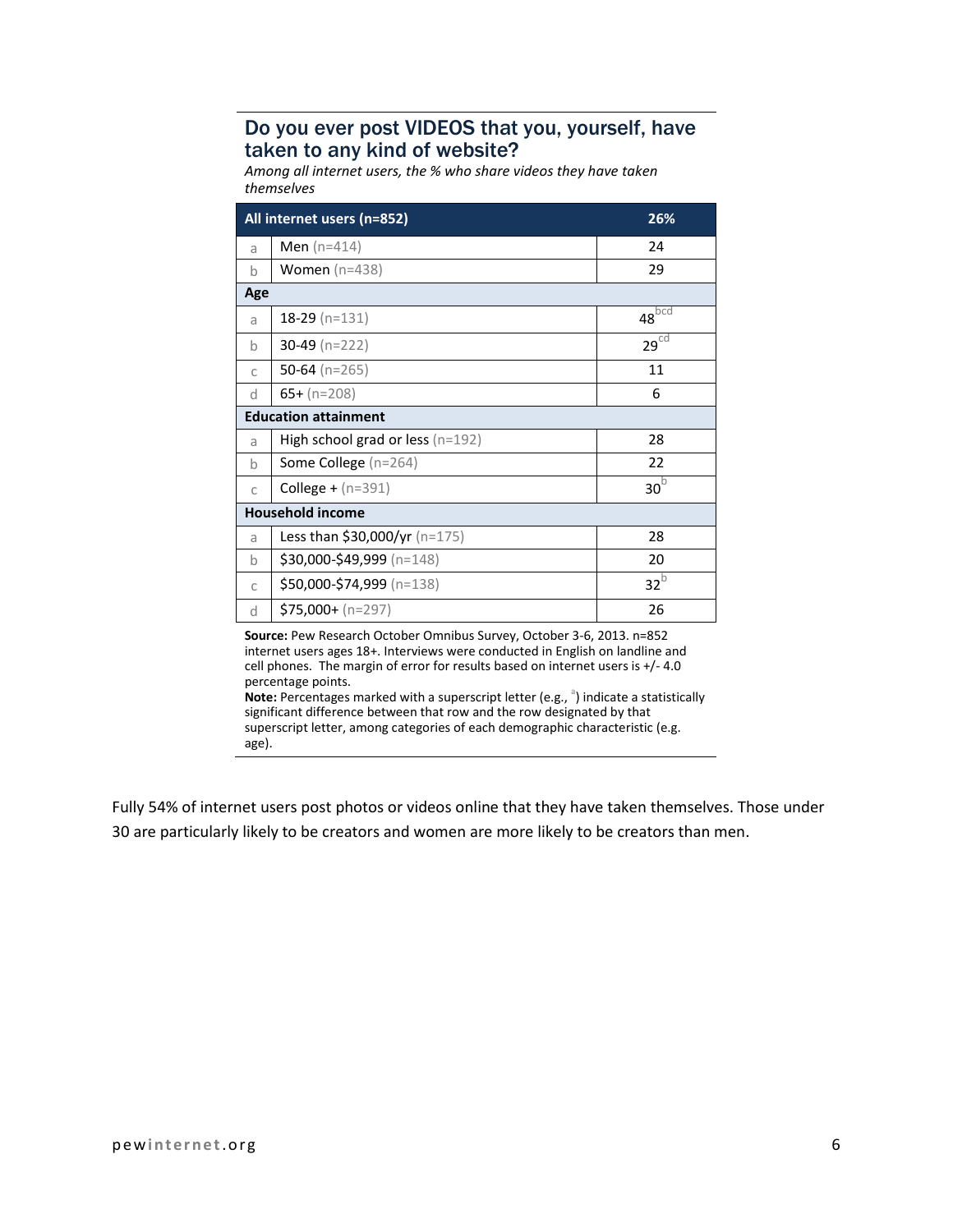#### Photo and video creators

*Among all internet users, the % who share either photos or videos they have taken themselves*

| All internet users (n=852)  |                                      | 54%                 |
|-----------------------------|--------------------------------------|---------------------|
| a                           | <b>Men</b> ( $n=414$ )               | 50                  |
| $\mathsf b$                 | <b>Women</b> $(n=438)$               | $59^{\text{a}}$     |
| Age                         |                                      |                     |
| a                           | $18-29$ (n=131)                      | $81$ <sub>bcd</sub> |
| $\mathsf b$                 | $30-49$ (n=222)                      | 59 <sup>cd</sup>    |
| C                           | 50-64 ( $n=265$ )                    | $38^d$              |
| d                           | $65+ (n=208)$                        | 22                  |
| <b>Education attainment</b> |                                      |                     |
| a                           | High school grad or less $(n=192)$   | 53                  |
| $\mathsf b$                 | Some College $(n=264)$               | 55                  |
| C                           | <b>College +</b> ( $n=391$ )         | 56                  |
| <b>Household income</b>     |                                      |                     |
| a                           | <b>Less than \$30,000/yr</b> (n=175) | 58                  |
| $\mathsf{h}$                | \$30,000-\$49,999 (n=148)            | 52                  |
| C                           | \$50,000-\$74,999 (n=138)            | 57                  |
| d                           | $$75,000 + (n=297)$                  | 54                  |

**Source:** Pew Research October Omnibus Survey, October 3-6, 2013. n=852 internet users ages 18+. Interviews were conducted in English on landline and cell phones. The margin of error for results based on internet users is +/- 4.0 percentage points.

**Note:** Percentages marked with a superscript letter (e.g., <sup>a</sup>) indicate a statistically significant difference between that row and the row designated by that superscript letter, among categories of each demographic characteristic (e.g. age).

#### **Curators**

Sharing images and videos found elsewhere on the internet is also significantly more popular this year than last. Some 42% of internet users repost images, while 36% share others' videos. Fully 47% of internet users share images or videos they find elsewhere online.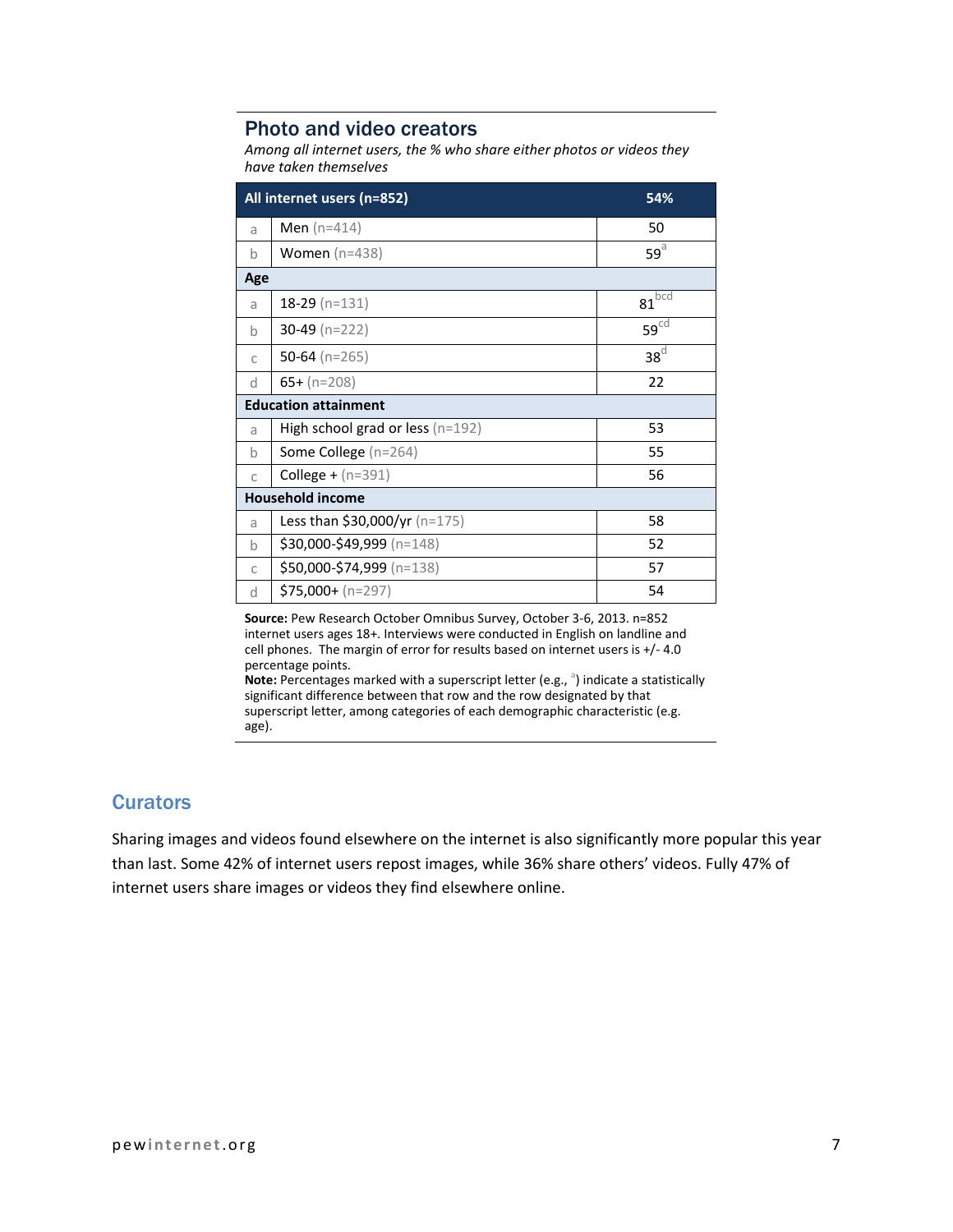## Online Curators: Sharing images and video from elsewhere on the web, 2012-2013

*Among internet users, the % who have reposted images and videos they found elsewhere online and the % who repost both (curators)*



**Source:** Pew Research October Omnibus Survey, October 3-6, 2013. n=852 internet users ages 18+. Interviews were conducted in English on landline and cell phones. The margin of error for results based on internet users is +/- 4.0 percentage points.

Reposting images is particularly popular among younger people and women are more likely to repost images than men. Half of female internet users do so, along with six-in-ten of those internet users ages 18-29.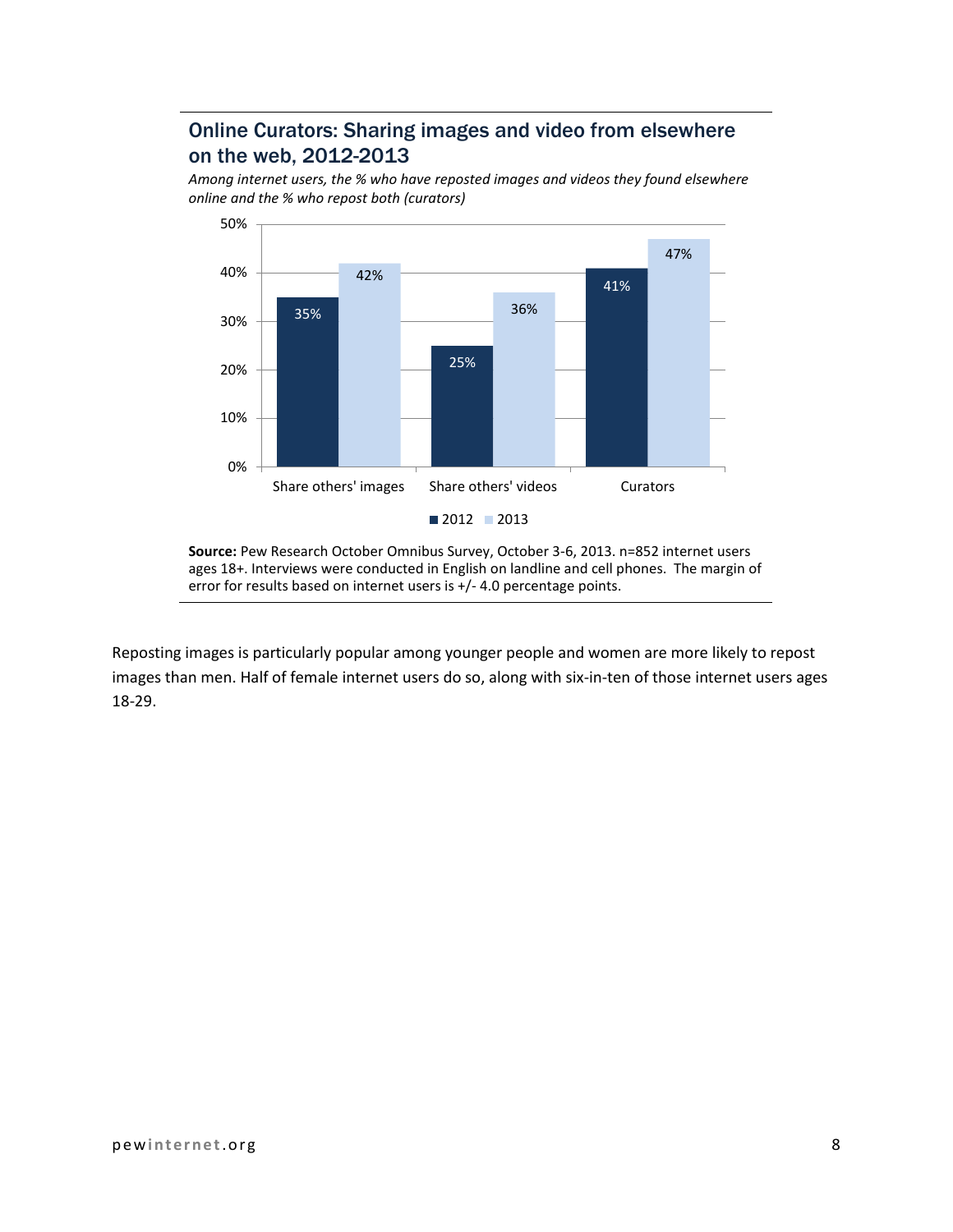#### Do you ever take IMAGES you find online and share or repost them on sites designed for sharing images with many people?

*Among all internet users, the % who share photos they have found elsewhere online*

|                             | All internet users (n=852)           | 42%             |
|-----------------------------|--------------------------------------|-----------------|
| a                           | <b>Men</b> ( $n=414$ )               | 36              |
| $\mathsf b$                 | Women $(n=438)$                      | $49^{\circ}$    |
| Age                         |                                      |                 |
| a                           | $18-29$ (n=131)                      | $61^{bcd}$      |
| $\mathbf b$                 | $30-49$ (n=222)                      | $48^{\circ d}$  |
| C                           | 50-64 (n=265)                        | 30 <sup>d</sup> |
| <sub>d</sub>                | $65+ (n=208)$                        | 14              |
| <b>Education attainment</b> |                                      |                 |
| a                           | High school grad or less (n=192)     | 43              |
| $\mathsf b$                 | Some College (n=264)                 | 46              |
| $\mathbb{C}$                | <b>College +</b> $(n=391)$           | 39              |
|                             | <b>Household income</b>              |                 |
| a                           | <b>Less than \$30,000/yr</b> (n=175) | $52^{bd}$       |
| $\mathbf b$                 | \$30,000-\$49,999 (n=148)            | 31              |
| $\mathsf{C}$                | \$50,000-\$74,999 (n=138)            | $46^{\circ}$    |
| d                           | $$75,000 + (n=297)$                  | 39              |

**Source:** Pew Research October Omnibus Survey, October 3-6, 2013. n=852 internet users ages 18+. Interviews were conducted in English on landline and cell phones. The margin of error for results based on internet users is +/- 4.0 percentage points. Note: Percentages marked with a superscript letter (e.g., <sup>a</sup>) indicate a statistically significant difference between that row and the row designated by that superscript letter, among categories of each demographic characteristic (e.g. age).

Reposting videos is most popular among internet users ages 18-29. More than half of these young adults repost videos.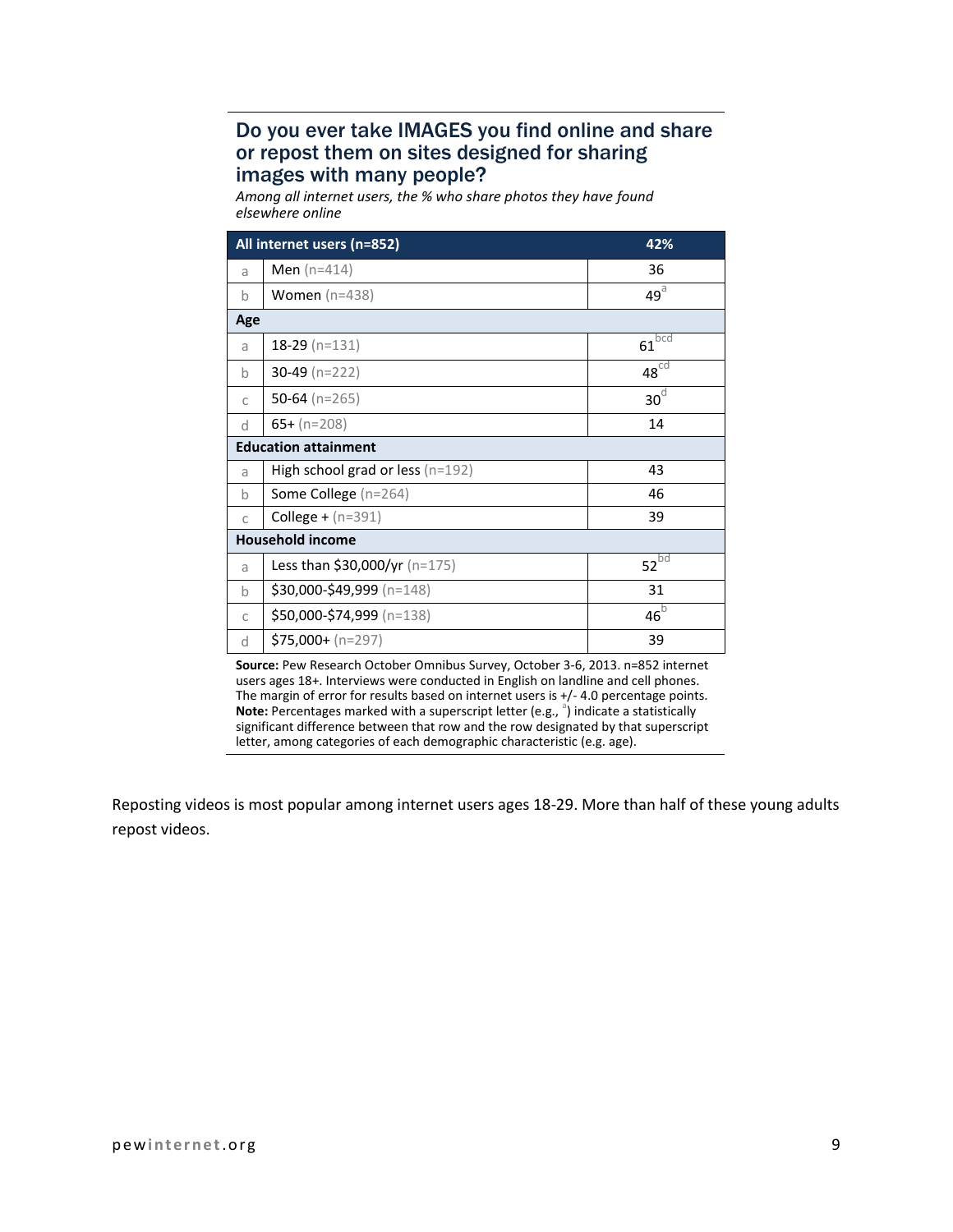#### Do you ever take VIDEOS you find online and share or repost them on sites designed for sharing videos with many people?

*Among all internet users, the % who share videos they have found elsewhere online*

|                             | All internet users (n=852)           | 36%              |
|-----------------------------|--------------------------------------|------------------|
| a                           | <b>Men</b> ( $n=414$ )               | 34               |
| b                           | Women $(n=438)$                      | 38               |
| Age                         |                                      |                  |
| a                           | $18-29$ (n=131)                      | $56^{bcd}$       |
| b                           | 30-49 ( $n=222$ )                    | $42^{\text{cd}}$ |
| C                           | 50-64 ( $n=265$ )                    | 20 <sup>d</sup>  |
| d                           | $65+ (n=208)$                        | 8                |
| <b>Education attainment</b> |                                      |                  |
| a                           | High school grad or less $(n=192)$   | 35               |
| h                           | Some College (n=264)                 | 39               |
| $\mathbb{C}$                | <b>College</b> + $(n=391)$           | 33               |
| <b>Household income</b>     |                                      |                  |
| a                           | <b>Less than \$30,000/yr</b> (n=175) | 35               |
| b                           | \$30,000-\$49,999 (n=148)            | 28               |
| C                           | \$50,000-\$74,999 (n=138)            | $42^{b}$         |
| d                           | $$75,000 + (n=297)$                  | 38               |

**Source:** Pew Research October Omnibus Survey, October 3-6, 2013. n=852 internet users ages 18+. Interviews were conducted in English on landline and cell phones. The margin of error for results based on internet users is +/-4.0 percentage points. Note: Percentages marked with a superscript letter (e.g., <sup>a</sup>) indicate a statistically significant difference between that row and the row designated by that superscript letter, among categories of each demographic characteristic (e.g. age).

Young adults are particularly likely to be curators and women are more likely than men to curate photos and videos online. Among internet users, 53% of women and 68% of those 18-29 repost images and videos they find elsewhere on the web.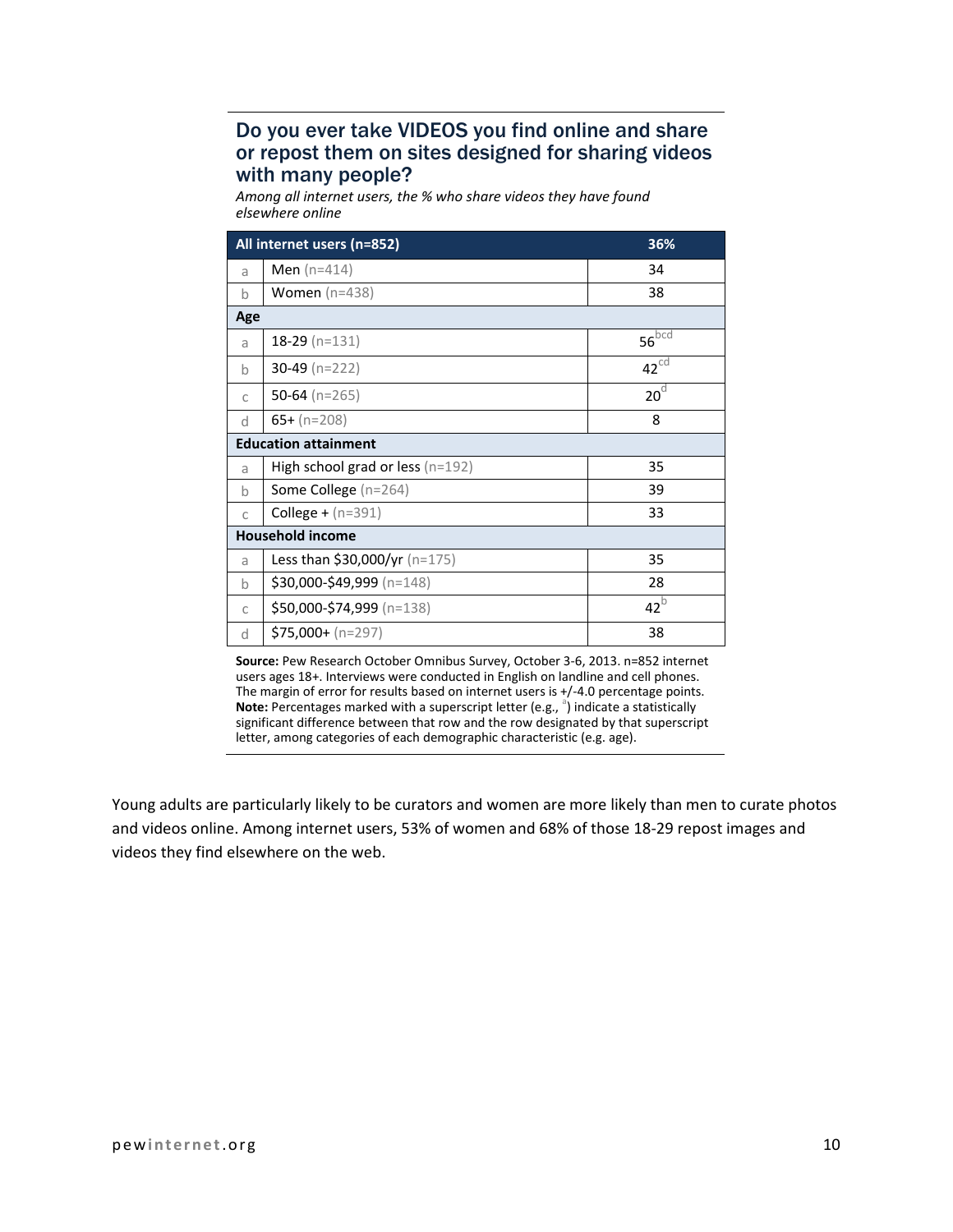#### Image and video curators

*Among all internet users, the % who share either images or videos they found elsewhere online*

|                             | All internet users (n=852)           | 47%              |  |
|-----------------------------|--------------------------------------|------------------|--|
| a                           | <b>Men</b> ( $n=414$ )               | 42               |  |
| $\mathbf b$                 | Women $(n=438)$                      | $53^{\circ}$     |  |
| Age                         |                                      |                  |  |
| a                           | $18-29$ (n=131)                      | $68^{bcd}$       |  |
| $\mathsf{h}$                | 30-49 (n=222)                        | $54^{\text{cd}}$ |  |
| C                           | 50-64 ( $n=265$ )                    | 33 <sup>d</sup>  |  |
| d                           | $65+ (n=208)$                        | 17               |  |
| <b>Education attainment</b> |                                      |                  |  |
| a                           | High school grad or less (n=192)     | 46               |  |
| $\mathsf{h}$                | Some College (n=264)                 | 53               |  |
| $\mathbb{C}$                | <b>College +</b> $(n=391)$           | 44               |  |
|                             | <b>Household income</b>              |                  |  |
| a                           | <b>Less than \$30,000/yr</b> (n=175) | $54^b$           |  |
| $\mathsf{h}$                | $$30,000-S49,999 (n=148)$            | 38               |  |
| C                           | \$50,000-\$74,999 (n=138)            | $52^{b}$         |  |
| d                           | $$75,000 + (n=297)$                  | 46               |  |

**Source:** Pew Research October Omnibus Survey, October 3-6, 2013. n=852 internet users ages 18+. Interviews were conducted in English on landline and cell phones. The margin of error for results based on internet users is +/- 4.0 percentage points. Note: Percentages marked with a superscript letter (e.g., <sup>a</sup>) indicate a statistically significant difference between that row and the row designated by that superscript letter, among categories of each demographic characteristic (e.g. age).

#### Instagram and Snapchat

Photo- and video-sharing is also shaped by the mobile landscape. Fully 92% of adults own a cell phone, and 58% own a smartphone. The ease with which mobile phones allow users to take and upload pictures on-the-go has created easy paths for photo-sharing apps. In this survey, we examined two such apps – Snapchat and Instagram.

Snapchat is a photo- and video-sharing app that automatically deletes messages soon after they are received. Senders determine an amount of time a recipient can view the image, and once it has been viewed the image is not longer available.

This is the first time we have measured Snapchat use. Some 9% of cell phone owners use the app. It is especially popular among cell owners ages 18-29, 26% of whom use the app. Among all smartphone owners, 12% use Snapchat.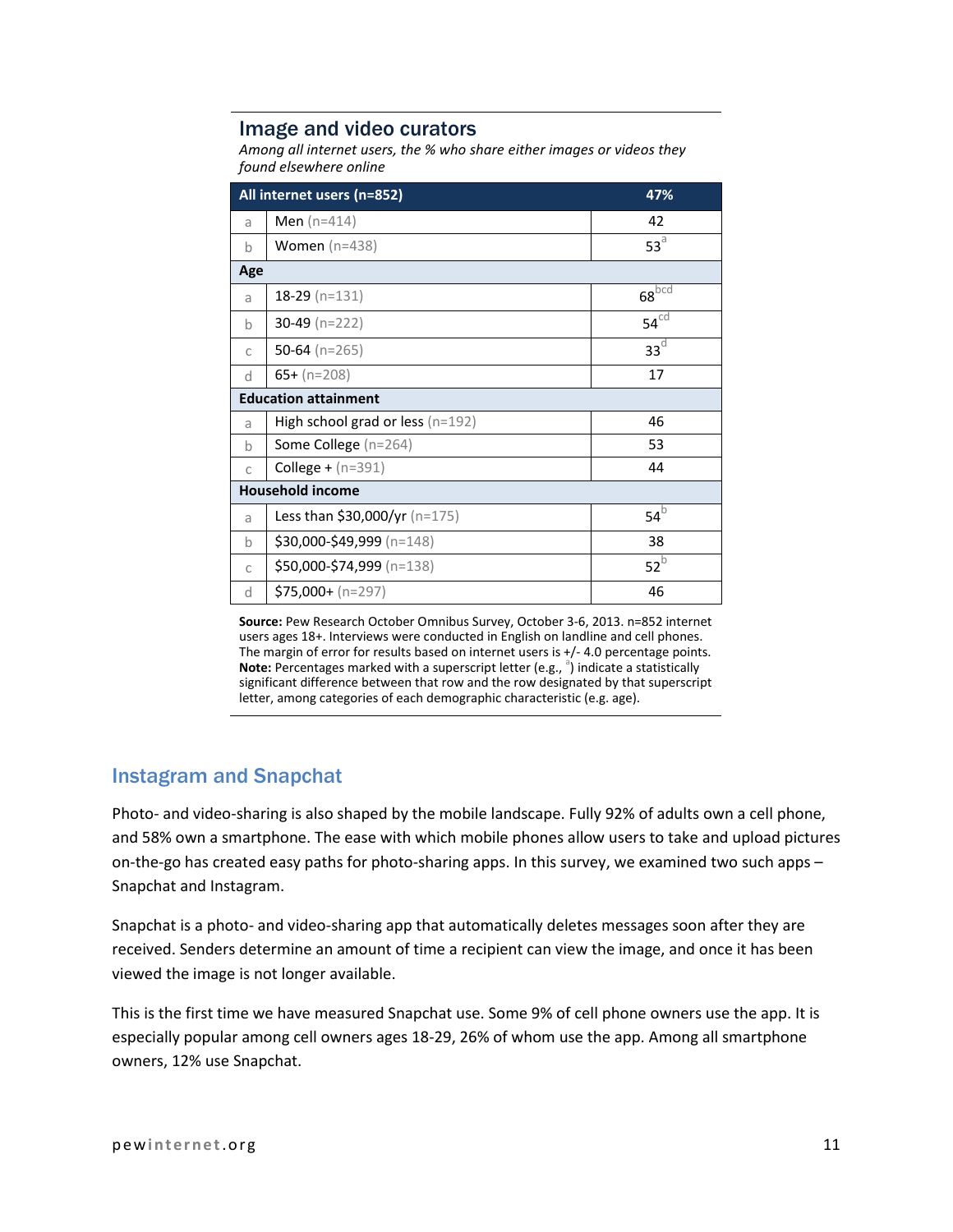#### Snapchat users

*Among all cell phone owners, the % who use the mobile app Snapchat*

|                             | All cell phone owners (n=941)      | 9%                  |
|-----------------------------|------------------------------------|---------------------|
| a                           | <b>Men</b> ( $n=451$ )             | 9                   |
| h                           | <b>Women</b> (n=490)               | 10                  |
|                             | <b>Ethnicity</b>                   |                     |
| a                           | White $(n=695)$                    | 8                   |
| $\mathsf{h}$                | African-American (n=97)            | 7                   |
| Age                         |                                    |                     |
| a                           | $18-29$ (n=133)                    | $26\overline{b}$ cd |
| h                           | 30-49 ( $n=227$ )                  | 5 <sup>d</sup>      |
| $\mathsf{C}$                | 50-64 ( $n=296$ )                  | 3                   |
| <sub>d</sub>                | $65+ (n=261)$                      | $\overline{2}$      |
| <b>Education attainment</b> |                                    |                     |
| a                           | High school grad or less $(n=261)$ | 10                  |
| $\mathsf{h}$                | Some College (n=277)               | 9                   |
| $\mathsf{C}$                | <b>College +</b> $(n=400)$         | 8                   |
| <b>Household income</b>     |                                    |                     |
| a                           | Less than \$30,000/yr $(n=224)$    | $12^{b}$            |
| $\mathsf{h}$                | $$30,000-\$49,999$ (n=161)         | 5                   |
| $\mathbb{C}$                | \$50,000-\$74,999 (n=153)          | $\overline{7}$      |
| d                           | $$75,000 + (n=301)$                | 9                   |

**Source:** Pew Research October Omnibus Survey, October 3-6, 2013. n=941 cell phone owners ages 18+. Interviews were conducted in English on landline and cell phones. The margin of error for results based on cell phone owners is +/- 3.8 percentage points.

Note: Percentages marked with a superscript letter (e.g., <sup>a</sup>) indicate a statistically significant difference between that row and the row designated by that superscript letter, among categories of each demographic characteristic (e.g. age).

Instagram is a photo- and video-sharing app that allows users to apply different shaded filters to their images before posting on their profile. The app is structured like other social media models, where users can follow each others' profiles, indicate their appreciation of different images, and comment.

This is the first time we have asked about Instagram among cell phone owners (we have previously asked about Instagram among internet users). Some 18% of cell owners use Instagram on their phones. Those 18-29 are particularly likely to use the app, with 43% saying they do so. Among all smartphone owners, 28% use Instagram.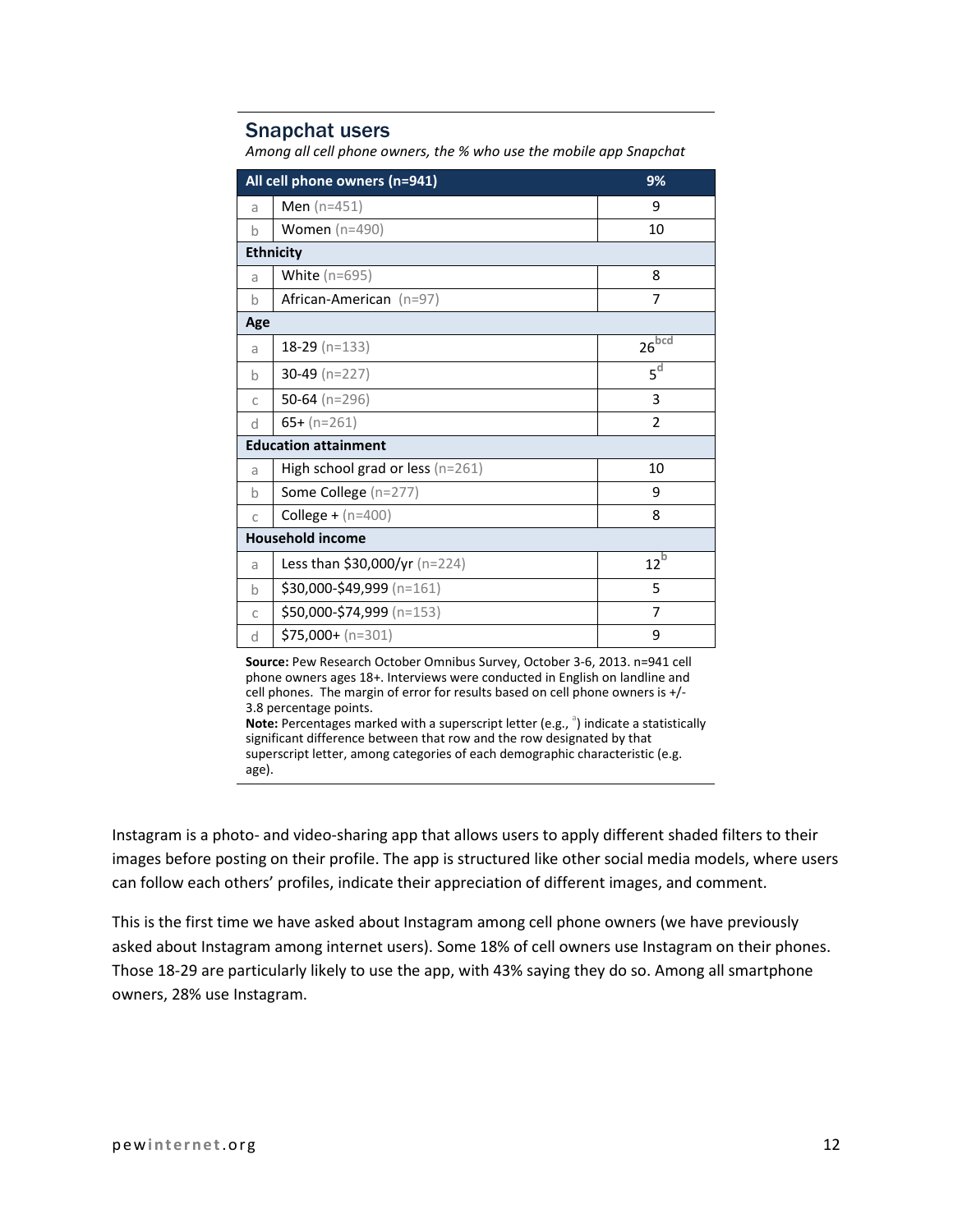#### Instagram users

*Among all cell phone owners, the % who use the mobile app Instagram*

| All cell phone owners (n=941) |                                      | 18%               |
|-------------------------------|--------------------------------------|-------------------|
| a                             | <b>Men</b> ( $n=451$ )               | 16                |
| h                             | Women $(n=490)$                      | 20                |
|                               | <b>Ethnicity</b>                     |                   |
| a                             | White $(n=695)$                      | 14                |
| $\mathsf b$                   | African-American (n=97)              | 20                |
| Age                           |                                      |                   |
| a                             | $18-29$ (n=133)                      | 43 <sup>bcd</sup> |
| <sub>b</sub>                  | 30-49 ( $n=227$ )                    | 18 <sup>cd</sup>  |
| $\mathsf{C}$                  | 50-64 ( $n=296$ )                    | 6 <sup>d</sup>    |
| d                             | $65 + (n=261)$                       | $\overline{2}$    |
| <b>Education attainment</b>   |                                      |                   |
| a                             | High school grad or less ( $n=261$ ) | 15                |
| $\mathsf b$                   | Some College (n=277)                 | 23 <sup>a</sup>   |
| $\mathcal{C}$                 | <b>College +</b> $(n=400)$           | 18                |
| <b>Household income</b>       |                                      |                   |
| a                             | Less than \$30,000/yr (n=224)        | 19                |
| $\mathsf{h}$                  | \$30,000-\$49,999 (n=161)            | 16                |
| $\mathsf{C}$                  | \$50,000-\$74,999 (n=153)            | 15                |
| <sub>d</sub>                  | $$75,000 + (n=301)$                  | 21                |

**Source:** Pew Research October Omnibus Survey, October 3-6, 2013. n=941 cell phone owners ages 18+. Interviews were conducted in English on landline and cell phones. The margin of error for results based on cell phone owners is +/- 3.8 percentage points.

**Note:** Percentages marked with a superscript letter (e.g., <sup>a</sup>) indicate a statistically significant difference between that row and the row designated by that superscript letter, among categories of each demographic characteristic (e.g. age).

Instagram also has a relatively active user base. We measured frequency of use and found that more than a third of Instagram users say they use the app on a daily basis, and a quarter say they use it several times a day. Almost three-in-ten cell owners use Instagram on a weekly basis. But still, another third of users are only on the app every few weeks or less often.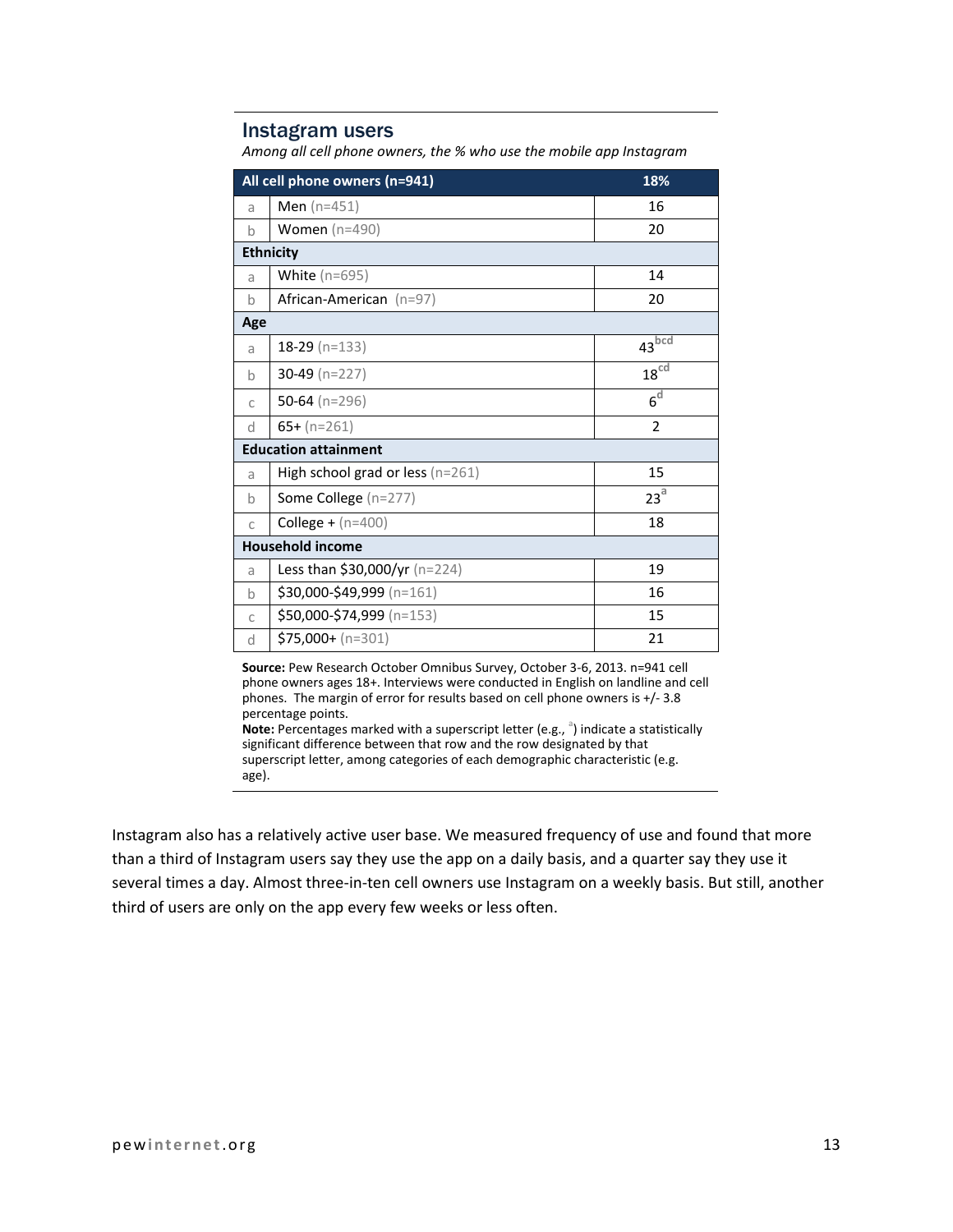#### How often do you use Instagram?

*Among Instagram users, the % who say they use the app with the following frequency…*



**Source:** Pew Research October Omnibus Survey, October 3-6, 2013. n=119 Instagram users ages 18+. Interviews were conducted in English on landline and cell phones. The margin of error for results based on Instagram users is +/- 10.8 percentage points.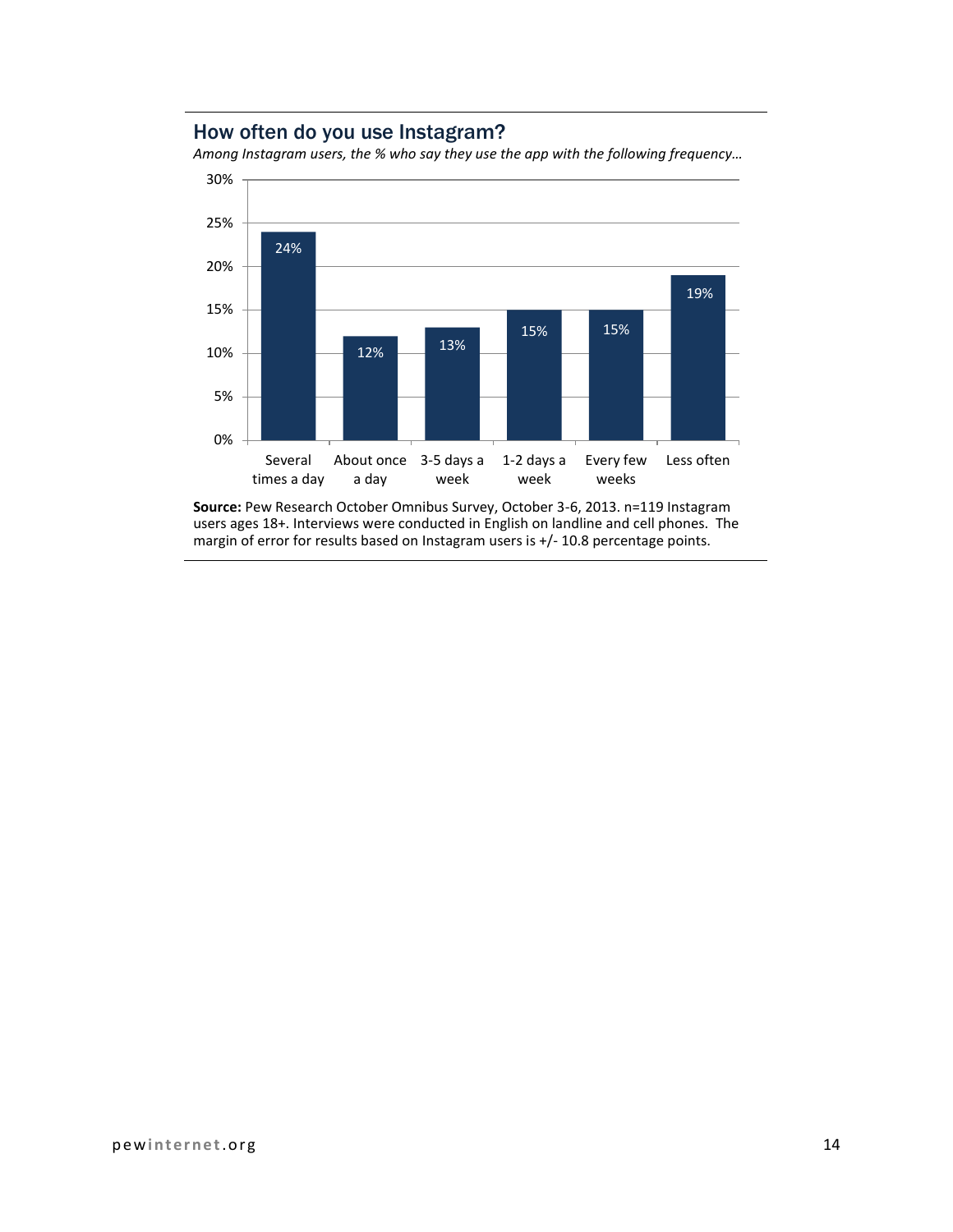# Methods

A nationally representative survey of 1,000 adults ages 18+ was taken October 3-6, 2013. It was conducted in English on landline and cell phones. The sample contained 852 internet users and 941 cell phone owners. The margin of error for the full sample is +/- 3.6 percentage points. The margin of error for internet users is +/- 3.9 percentage points. The margin of error for cell phone owners is +/- 3.7 percentage points.

# Survey Questions

Asked of all adults (n=1,000) **Do you use the internet or email, at least occasionally?** Yes – 83% No – 17% Asked of all adults (n=1,000) **Do you access the internet on a cell phone, tablet or other mobile handheld device, at least occasionally?** Yes – 66% No – 34%

Among all adults (n=1,000) **Summary of all internet users** Total internet users – 85% Total not internet users – 15%

Asked of all adults (n=1,000) **Do you have a cell phone?** Yes – 92%  $No - 8%$ 

Asked of all cell phone owners (n=941)

**Some cell phones are called "smartphones" because of certain features they have. Is your cell phone a smartphone such as an iPhone, Android, Blackberry or Windows phone, or are you not sure?** Yes, smartphone - 64% No, not a smartphone – 32% Not sure/don't know – 4%

Asked of all internet users (n=852) **Do you ever post photos that you, yourself, have taken to any kind of website?**